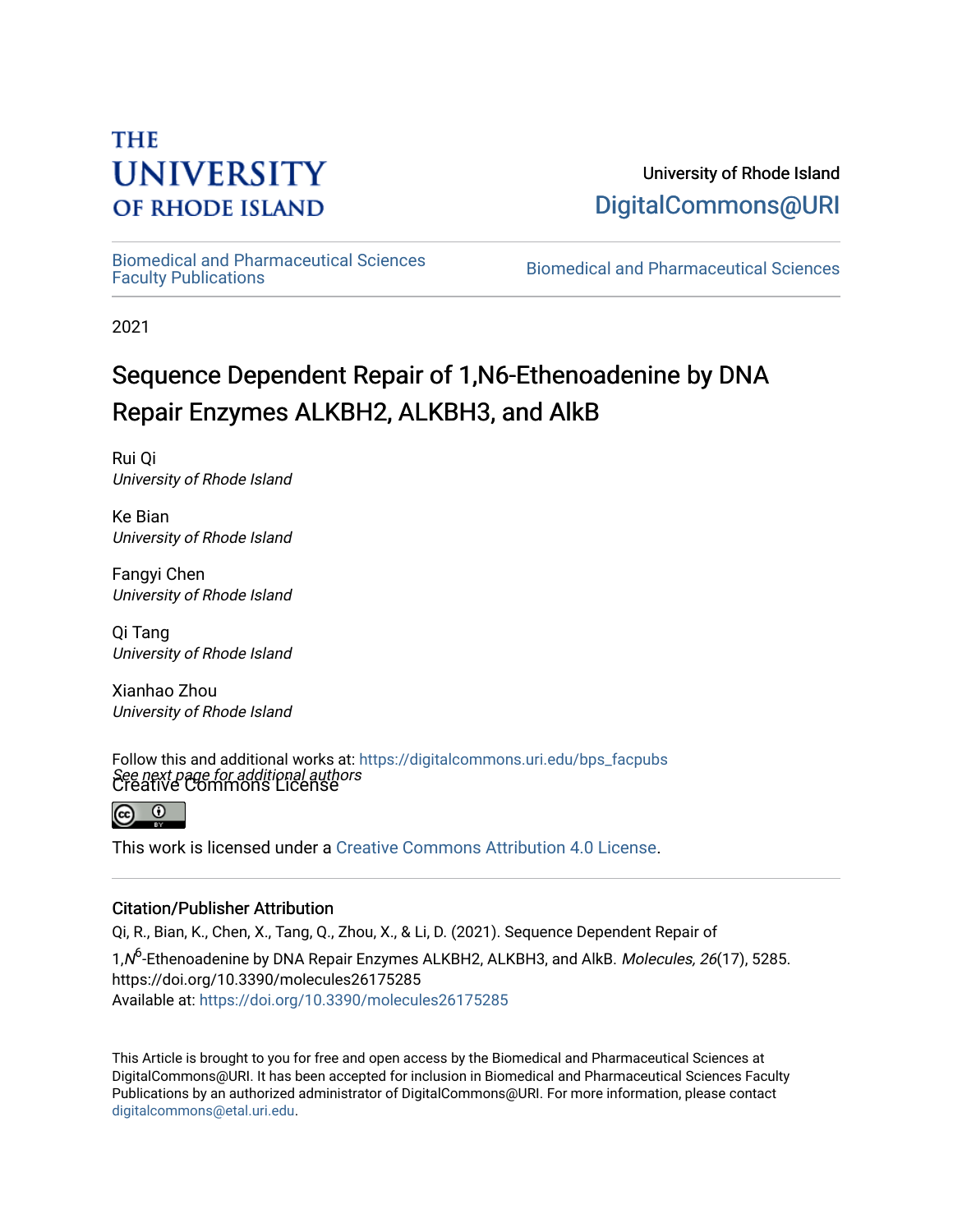## Authors

Rui Qi, Ke Bian, Fangyi Chen, Qi Tang, Xianhao Zhou, and Deyu Li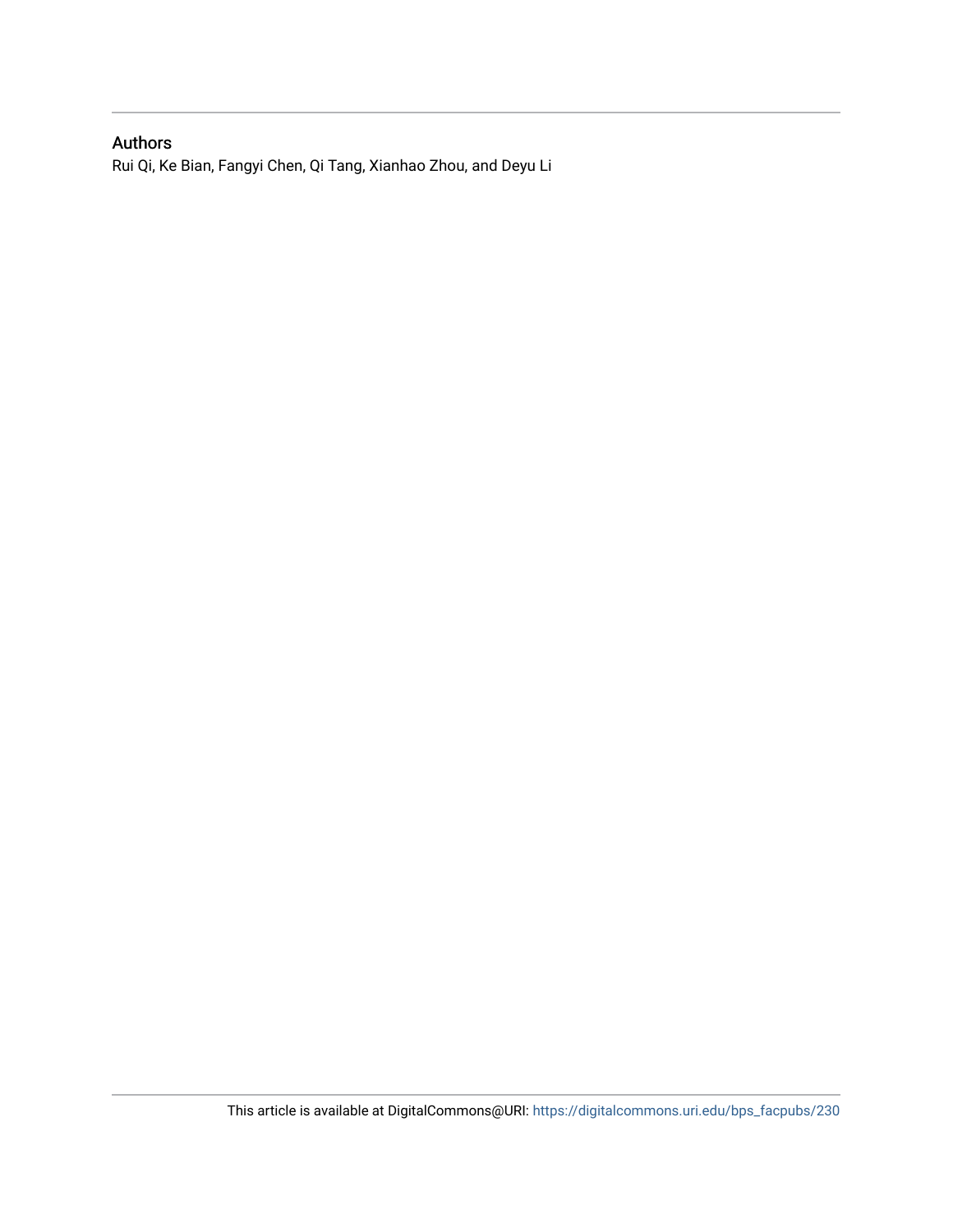





**Rui Qi, Ke Bian, Fangyi Chen, Qi Tang, Xianhao Zhou and Deyu Li \***

Department of Biomedical and Pharmaceutical Sciences, College of Pharmacy, University of Rhode Island, Kingston, RI 02881, USA; rui\_qi@uri.edu (R.Q.); kebian@mit.edu (K.B.); chenfangyi@xmu.edu.cn (F.C.); qitang@uri.edu (Q.T.); xianhao\_zhou@uri.edu (X.Z.) **\*** Correspondence: deyuli@uri.edu

**Abstract:** Mutation patterns of DNA adducts, such as mutational spectra and signatures, are useful tools for diagnostic and prognostic purposes. Mutational spectra of carcinogens derive from three sources: adduct formation, replication bypass, and repair. Here, we consider the repair aspect of 1,*N*<sup>6</sup> -ethenoadenine (εA) by the 2-oxoglutarate/Fe(II)-dependent AlkB family enzymes. Specifically, we investigated  $\epsilon A$  repair across 16 possible sequence contexts (5'/3' flanking base to  $\epsilon A$  varied as  $G/A/T/C$ ). The results revealed that repair efficiency is altered according to sequence, enzyme, and strand context (ss- versus ds-DNA). The methods can be used to study other aspects of mutational spectra or other pathways of repair.

**Keywords:** mutational spectra; mutational signatures; DNA repair; εA; AlkB; ALKBH2/3

### **1. Introduction**

The human genome is constantly challenged by endogenous and exogenous sources, such as reactive oxygen species (ROS), ultraviolet (UV) light, and various carcinogens [\[1\]](#page-7-0). These DNA damaging agents form adducts and generate unique mutational patterns, which hold promise for cancer diagnosis and prevention [\[2–](#page-7-1)[4\]](#page-7-2). Researchers have developed two primary approaches to obtain these mutational features that capitalize on advances in large-scale sequencing technologies: a top-down approach referred to as *mutational signatures* and a bottom-up approach referred to as *mutational spectra* [\[5\]](#page-7-3). The top-down approach sequences disease-related clinical or animal samples, assembles the sequencing data into a dataset, and matches the set against healthy controls, thus generating profiles of a certain disease (e.g., cancer mutational signatures). In this way, unique mutations for distinct clinical outcomes are correlated to specific mutational signatures [\[4](#page-7-2)[,6](#page-7-4)[,7\]](#page-7-5). The top-down approach is convenient and can be performed on a large scale. However, the approach sometimes can be complicated due to confounding factors including aging, life style, inflammation, etc., which may result in an overlap of multiple layers of mutational patterns [\[4\]](#page-7-2).

On the other hand, the bottom-up approach builds a final mutational spectra by considering the contributions of individual factors from specific chemical reactions with DNA [\[4\]](#page-7-2). There are several ways to obtain mutational spectra; one of them is to replicate a certain DNA adduct built in a site-specific modified genome *in vitro* or in living cells. This bottom-up approach can be more laborious due to the consideration of multiple adducts and various cellular conditions; however, the results are not sensitive to false positives. In addition, the bottom-up approach permits investigation of specific aspects of the mutational process. In terms of the mechanism of mutational process, the bottom-up method characterizes the whole journey of a DNA adduct from three aspects: formation, repair, and replication bypass of the lesion [\[2\]](#page-7-1). Adduct formation indicates the reactivity between the nucleophilic DNA bases and the electrophilic damaging agent. It is then possible to obtain the mutational spectra of a certain carcinogen or adduct by assembling



**Citation:** Qi, R.; Bian, K.; Chen, F.; Tang, Q.; Zhou, X.; Li, D. Sequence Dependent Repair of 1,*N*<sup>6</sup> -Ethenoadenine by DNA Repair Enzymes ALKBH2, ALKBH3, and AlkB. *Molecules* **2021**, *26*, 5285. [https://doi.org/10.3390/](https://doi.org/10.3390/molecules26175285) [molecules26175285](https://doi.org/10.3390/molecules26175285)

Academic Editor: Antonio Monari

Received: 23 July 2021 Accepted: 25 August 2021 Published: 31 August 2021

**Publisher's Note:** MDPI stays neutral with regard to jurisdictional claims in published maps and institutional affiliations.



**Copyright:** © 2021 by the authors. Licensee MDPI, Basel, Switzerland. This article is an open access article distributed under the terms and conditions of the Creative Commons Attribution (CC BY) license (https:/[/](https://creativecommons.org/licenses/by/4.0/) [creativecommons.org/licenses/by/](https://creativecommons.org/licenses/by/4.0/)  $4.0/$ ).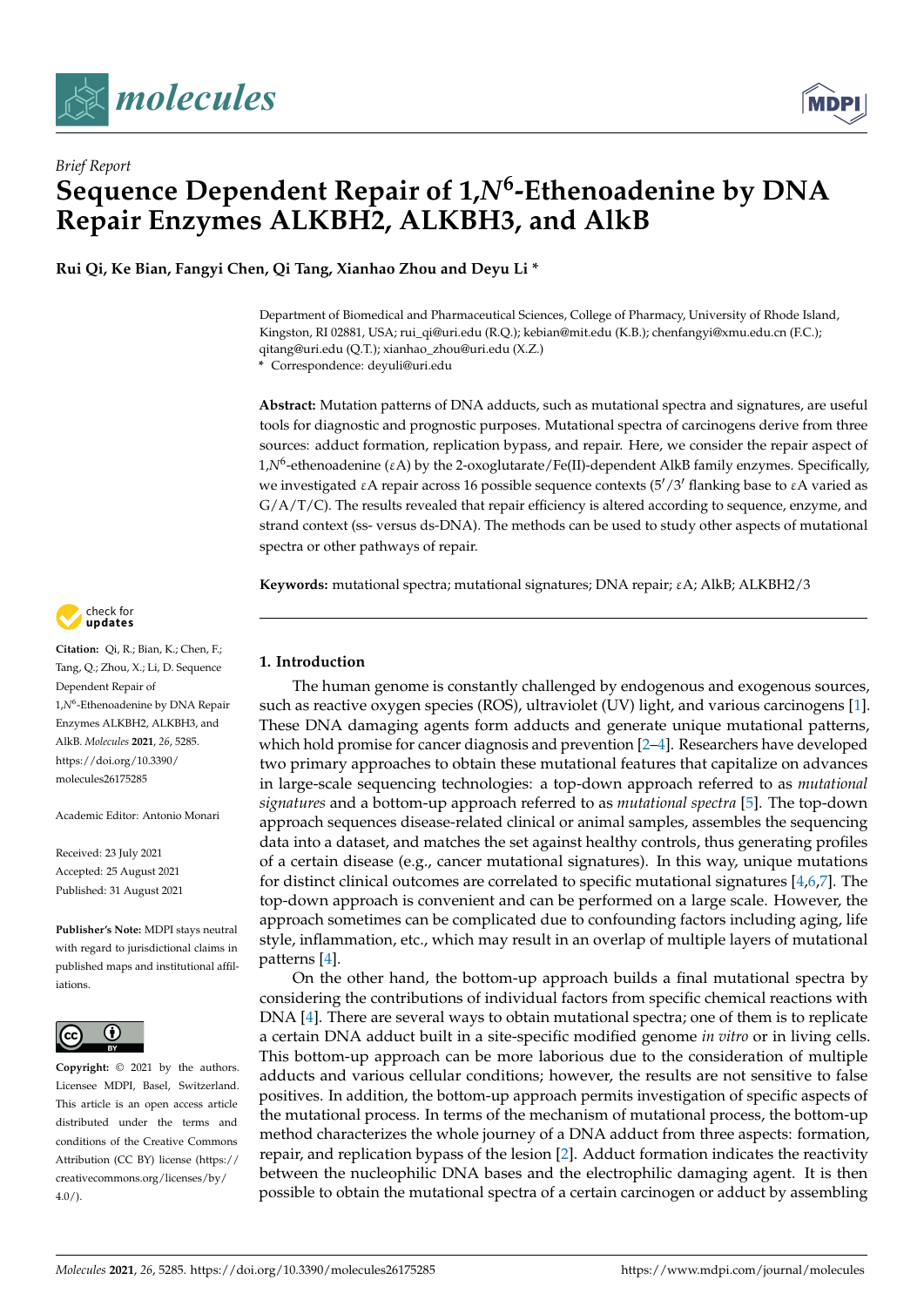the mutational data that are individually generated from studies of one of the three aspects. Specifically, the point mutation types are defined as the six pyrimidine substitutions (C >  $A, C > G, C > T, T > A, T > C$ , and  $T > G$  [\[7\]](#page-7-5). Each of the substitutions can then be further tested by incorporating information on flanking bases  $(G/A/T/C)$  at both the 5<sup>'</sup> and 3<sup>'</sup> ends, which can lead to 96 possible mutation types (6 types of pyrimidine substitutions  $\times$ 4 types of 5<sup> $\prime$ </sup> base  $\times$  4 types of 3 $\prime$  base) [\[7\]](#page-7-5). The mutational patterns obtained in this manner provide unique mutagenic properties for a certain adduct/carcinogen.

Here, we used the bottom-up mutational spectra analysis to investigate the repair aspect of an individual DNA adduct, 1, N<sup>6</sup>-ethenoadenine (εA), by the AlkB family repair enzymes. Specifically, we chemically synthesized  $\varepsilon A$  into oligonucleotides with all of the combinations of the  $5'$  and  $3'$  flanking bases (16 sequence contexts in total) and studied its repair efficiency by *E coli* AlkB and its human homologs ALKBH2 and ALKBH3. The reasons for choosing  $\epsilon A$  as the target were three-fold: first,  $\epsilon A$  is an important endogenous biomarker for lipid peroxidation (LPO), which is initiated by harmful reactive oxygen species (ROS) generated under inflammation or disease conditions [\[8](#page-7-6)[,9\]](#page-7-7). Second,  $\epsilon A$  is generated by exogenous carcinogens such as vinyl chloride (VC) and chloroacetaldehyde (CAA) [\[10](#page-7-8)[,11\]](#page-7-9). Third, researchers have studied  $\epsilon A$  repair by AlkB and ALKBH2 and 3 under different sequences and strand contexts (single-strand (ss)- versus double-strand (ds)-DNA) [\[12](#page-7-10)[,13\]](#page-7-11). However, the results are not easy to compare without a systematic study including enzyme, sequence, and strand conditions. The three AlkB family proteins belong to the Fe(II)/2-oxoglutarate (2OG)-dependent dioxygenases, which have been reported to oxidatively de-alkylate various DNA adducts including  $ε$ A, 1-methyladenine, and 3-methylcytosine by direct reversal repair [\[14\]](#page-7-12). Results demonstrate that εA repair by the AlkB family enzymes is sequence dependent, enzyme specific, and strand dependent. Additionally, the methods reported here show the promise of using mutational spectra analyses to (1) investigate different aspects of the mutational processes of DNA lesions and (2) to construct mutational spectra of DNA damaging agents in a stepwise manner.

#### **2. Synthesis of Oligonucleotides Containing** ε**A and Purification of Proteins**

To compare the efficiencies of εA repair under different sequence contexts, we designed a sequence (5'-GACCNXNGCC-3',  $\hat{X} = \varepsilon A$ , N = G/A/T/C) that allows the  $\varepsilon A$  lesion to exist under all 16 possible combinations of the  $5'$  and  $3'$  neighboring bases. Each of the sixteen 10mer oligonucleotides were chemically synthesized by applying automated solid-phase phosphoramidite chemistry, purified by HPLC and characterized by high resolution mass spectrometry (see the Experimental Procedures section in Supporting Information for detailed information) [\[15\]](#page-7-13). Genes for the expression of the AlkB protein and its human homologs, ALKBH2 and ALKBH3, were cloned into a pET-28a(+) vector [\[15\]](#page-7-13). The three proteins were then expressed in *E. coli* cells, which were isolated and purified by affinity chromatography as described in the Experimental Procedures section in Supporting Information.

#### **3. Repair of** ε**A in Different Sequence Contexts by the AlkB Family Enzymes**

ALKBH2, ALKBH3, and AlkB were utilized to perform εA repair reactions in both ss- and ds-DNA. AlkB and ALKBH2 have been reported to efficiently repair DNA lesions in both ss- and ds-DNA, and ALKBH3 has been demonstrated to show a preference for ss-DNA (Figure [1\)](#page-4-0), so these five ss- or ds-conditions for the three enzymes were chosen for the repair reactions  $[12-14,16]$  $[12-14,16]$  $[12-14,16]$ . The repair efficiency of the reactions was analyzed by high resolution LC-MS. The purpose of this research was to compare the repair efficiency of εA by a certain enzyme under different sequence contexts. If the enzyme concentrations were too high and led the repair of εA in two or more sequence contexts to reach 100%, there is no way to distinguish the difference in repair efficiency in those sequence contexts. Therefore, we aimed to obtain the repair ratio of each enzymatic reaction  $\leq$  99% by adjusting the concentration of an individual enzyme with a fixed concentration of oligonucleotide.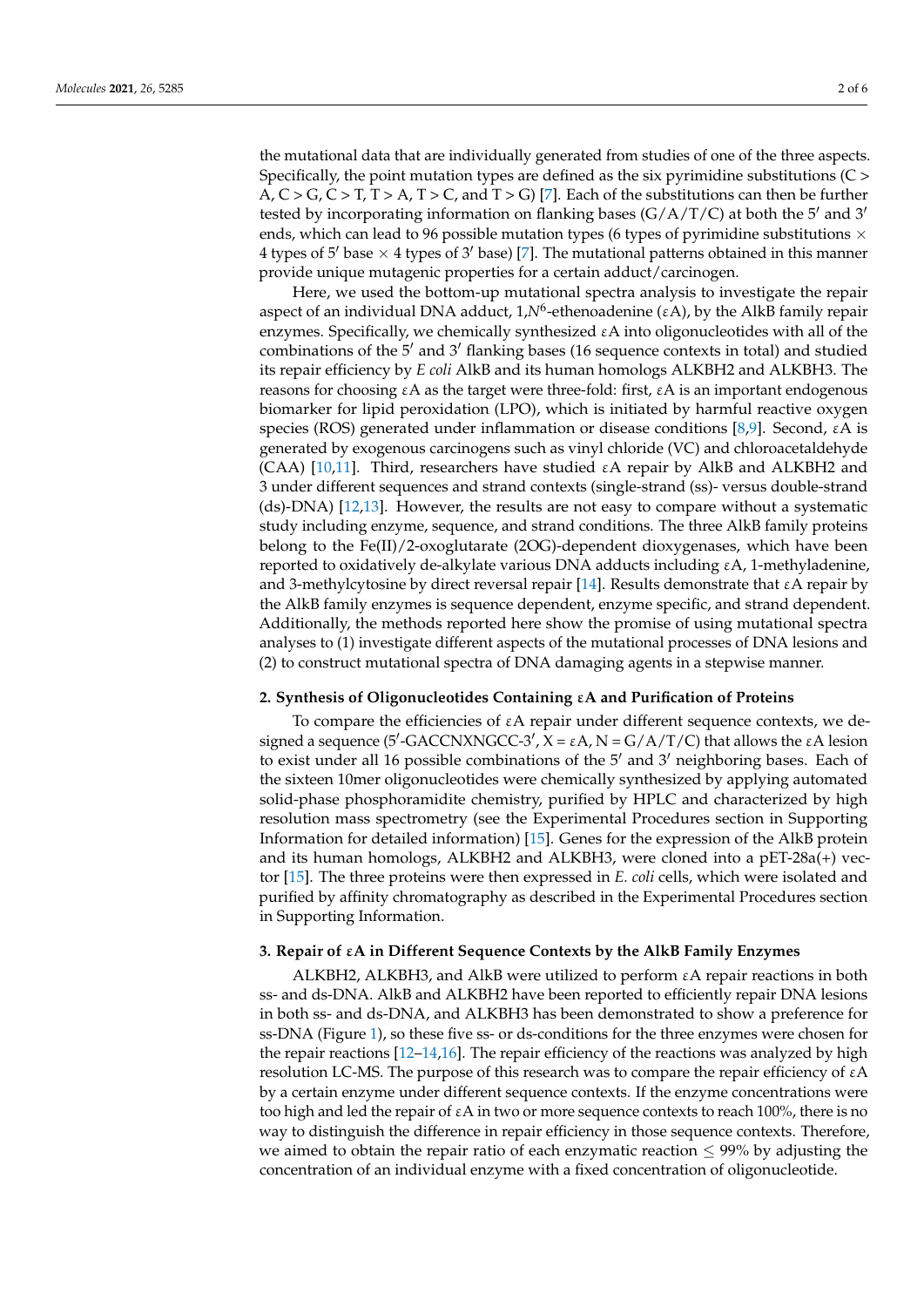<span id="page-4-0"></span>

Figure 1. Mechanism of the AlkB family DNA repair enzymes dealkylating  $\epsilon A$  and the design of the 16 sequence contexts for εA repair. X represents the εA adduct and N represents the  $G/A/T/C$  flanking base from the 5' and 3' ends.

## 4. Results from High Resolution LC-MS Analysis on  $\epsilon$ A Reactions

Figure S1a,b provide an LC-MS analysis example of εA repair in ss-DNA by ALKBH2 in sequence TXG (named by the sequence with flanking bases on the 5' and 3' end). In this example, the molecular weight of the starting material 10mer TXG is calculated to be 3035.5486 Da; its monoisotopic peak (all <sup>1</sup>H, <sup>12</sup>C, <sup>14</sup>N, <sup>16</sup>O, etc.) in the −2 charge state has a calculated mass/charge ( $m/z$ ) ratio of 1516.7665. Experimentally, we observed a peak at an  $m/z$  of 1516.7634 (Figure S1a), which had an error of 2.04 ppm from the calculated *m*/*z* and demonstrated the high accuracy of the MS analysis. Following the repair reaction, most of the εA adduct was converted to adenine (Figure S1b), which is observed at an at an m/z of 1504.7635 (calculated m/z of 1504.7665 and 1.99 ppm error). For other starting *m*/*z* of 1504.7635 (calculated *m*/*z* of 1504.7665 and 1.99 ppm error). For other starting materials and product oligonucleotide species, we observed  $m/z$  values with high accuracy as well. The area under the peak envelopes of the starting material and product was used to quantify the conversion of each rea[ctio](#page-7-14)n  $[16]$ .

ing the concentration of an individual enzyme with a fixed concentration of oligonucleo

## **5. Sequence‐/Enzyme‐/Strand Context‐Dependent Repair of εA 5. Sequence-/Enzyme-/Strand Context-Dependent Repair of** ε**A**

The repair reactions of  $\varepsilon A$  were conducted under 16 sequence contexts (5'-GACCNXNGCC-3', X = εA, N = G/A/T/C). To clearly demonstrate the different repair efficiencies, we generated a plot with the 3<sup>'</sup> base to  $\varepsilon$ A fixed and the 5<sup>'</sup> base altered in order of the molecular weight of the 4 DNA nucleobases (G > A > T > C) (Figure [2\)](#page-5-0). ALKBH2 repair of  $\varepsilon$ A in ss-DNA flanked by G at the 3<sup>'</sup> end (from 76.0% to 98.1%, Figure [2a](#page-5-0) and Table S1) was greater than A/T/C at the 3<sup>'</sup> flanking base. Likewise, AlkB repair of ssDNA with G at the 3<sup>'</sup> end demonstrated higher repair efficiencies than other combinations (from 70.9% to 83.0%, Figure [2c](#page-5-0) and Table S1). Among the five repair efficiency panels, three shared a similarity such that  $\epsilon$ A repair with T at the 3<sup>'</sup> end all revealed the lowest repair efficiencies (ds-repair with ALKBH2 and ss- and ds-repair with AlkB; Figure [2b](#page-5-0)–d, respectively). Intriguingly, ALKBH3 repair of εA in ss-DNA demonstrated that εA repair with pyrimidine nucleotides tides (T/C) at either the 5′ or 3′ end had higher repair efficiencies than those flanked by nucleotides (G/A, Figure [2e](#page-5-0)). These results (Figure [2e](#page-5-0)) indicate that ALKBH3 repair of εA is likely to be size-dependent on the neighboring bases. The above observations are also  $\alpha$  is likely to be size at the neighboring bases. The above observations are neighboring bases of  $\alpha$ demonstrated in Figure S2, which displays the repair efficiency under sequences with the  $\frac{1}{2}$  and fixed and the 2' and altered in the arder C/A/T/C  $(T/C)$  at either the  $5'$  or  $3'$  end had higher repair efficiencies than those flanked by purine  $5'$  end fixed and the  $3'$  end altered in the order  $G/A/T/C$ .

when comparing the repair efficiencies across all five conditions, ALKBH2 repair of ds-DNA was found to have the smallest repair range (40.0% difference, 2.1-fold) between 37.9% design and to have the smallest repair range (40.0% difference, 2.1–1.0%) between the largest difference (CXT) and 77.9% (TXG), whereas AlkB repair of ds-DNA showed the largest difference (79.1%, 10.5-fold), between 8.3% (GXT) and 87.4% (AXC) (Table S1). Collectively, AlkB and its human homologs repair εA containing substrates in a sequence-dependent manner. Some previous studies have also revealed the sequence-dependent repair of different DNA adducts by various enzymes. For example, Lingaraju et al. found that  $\epsilon A$  was slightly less recognized and was removed by 3-methyladenine DNA glycosylase (Mag) within the A:T and G:C duplex tracts than in random sequences. In contrast, the excision of hypoxanthine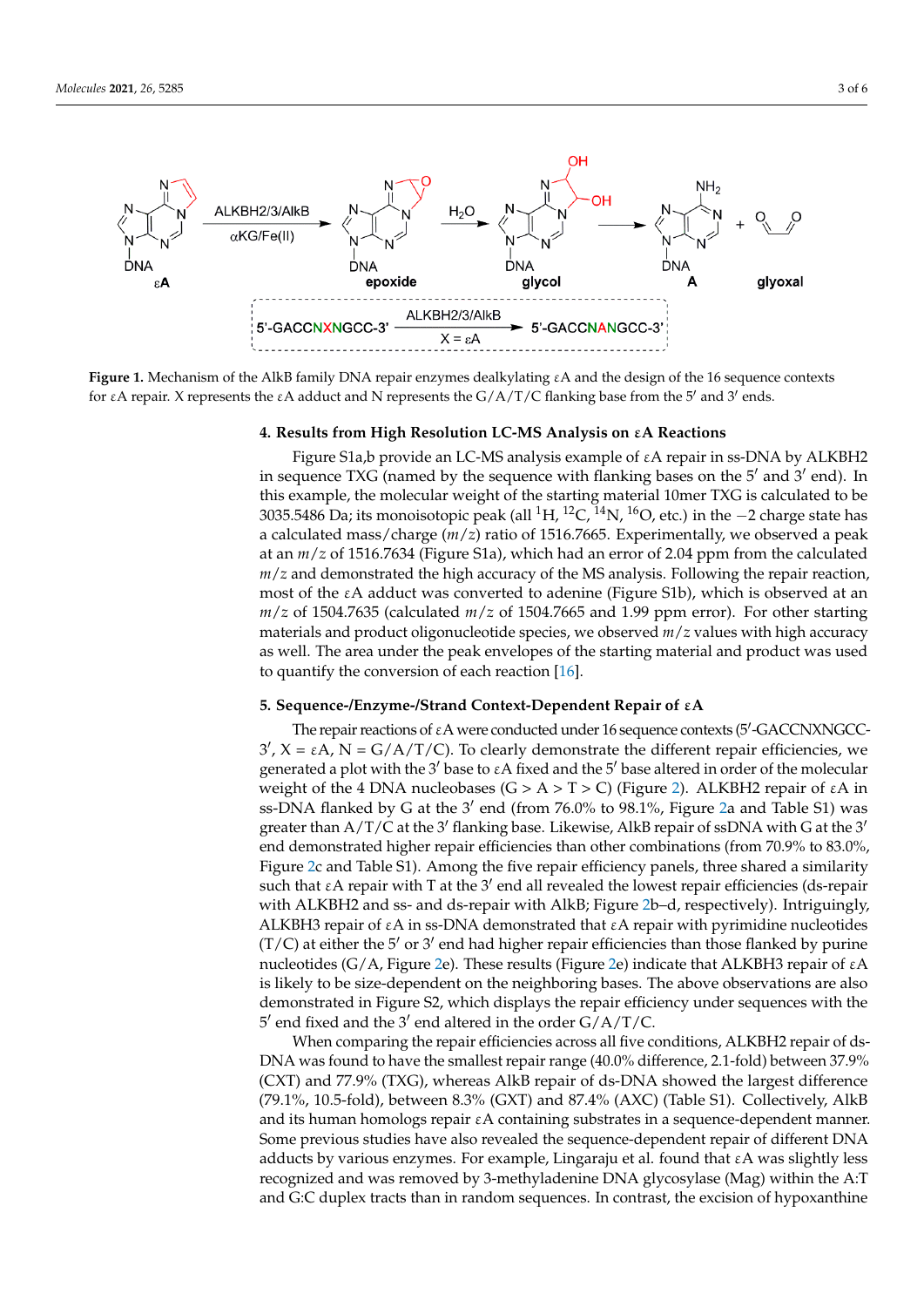<span id="page-5-0"></span>

by Mag is more efficient (by up to 7-fold) in A:T and G:C duplex contexts than in random sequences [\[17\]](#page-7-15).

Figure **2.** experimental sequences under 16 different sequence contexts (3° base fixed). The oligonucle cleotide concentration was fixed at 2.5μM. Distinct conditions are shown as follows: (**a**) ss-DNA + μM ALKBH2 (red); (**b**) ds‐DNA + 1.1 μM ALKBH2 (blue); (**c**) ss‐DNA + 0.4 μM AlkB (yellow); (**d**) 2.2 µM ALKBH2 (red); (**b**) ds-DNA + 1.1 µM ALKBH2 (blue); (**c**) ss-DNA + 0.4 µM AlkB (yellow); ds‐DNA + 1.1 μM AlkB (green); and (**e**) ss‐DNA + 4.0 μM ALKBH3 (purple). Percentages of repair (**d**) ds-DNA + 1.1 µM AlkB (green); and (**e**) ss-DNA + 4.0 µM ALKBH3 (purple). Percentages of for all reactions are summarized in Table S1. Error bars represent the standard deviation from repair for all reactions are summarized in Table S1. Error bars represent the standard deviation from triplicate experiments. triplicate experiments.**Figure 2.** εA repair efficiencies under 16 different sequence contexts (3' base fixed). The oligonu-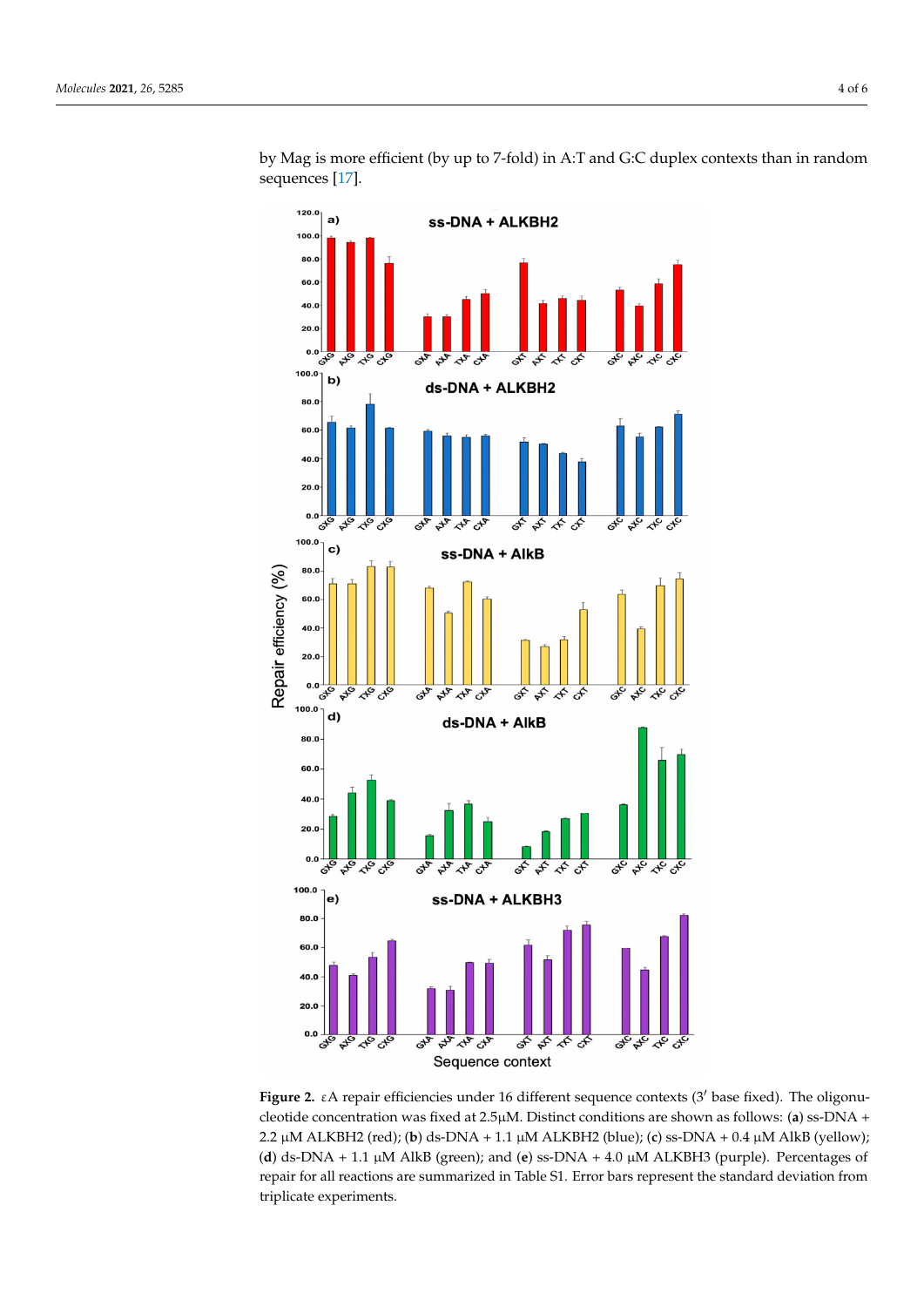It is also worth noting that the repair efficiency for the same enzyme varies significantly under ss-DNA and ds-DNA contexts. For example, TXT is repaired by 45.7% in ss-DNA with 2.2  $\mu$ M ALKBH2, but similar repair efficiencies (43.6%) were achieved in ds-DNA using only 1.1  $\mu$ M ALKBH2 (Table S1). As such,  $\epsilon$ A is more readily repaired by ALKBH2 in ds-DNA than ss-DNA. In contrast,  $\epsilon A$  is less repaired by AlkB in ds-DNA than in ss-DNA. For ALKBH3, efficient repair was only observed under ss-DNA conditions (Table S1). Indeed, we could not detect any quantifiable repair product under ds-DNA conditions, even with high ALKBH3 loading. These observations are consistent with the strand preference of those enzymes, which has been reported previously [\[14,](#page-7-12)[16\]](#page-7-14). Previously, Mishina et al. demonstrated the ability of *E. coli* AlkB and human ALKBH3 to reverse εA in 3mer and 11mer single-stranded DNA [\[12\]](#page-7-10). Additionally, Zdżalik et al. revealed that all three ε-adducts (εA, 3,*N*<sup>4</sup>-ethenocytosine (εC) and 1,*N*<sup>2</sup>-ethenoguanine) are repaired by ALKBH2 in ds-DNA, whilst only  $\varepsilon A$  and  $\varepsilon C$  in ss-DNA have low repair efficiencies; ALKBH3 only removes  $\epsilon C$  from ss-DNA [\[13\]](#page-7-11). Additionally, our results showed that different amounts of enzymes were needed to achieve similar repair efficiencies in ss-DNA reactions: 2.2  $\mu$ M ALKBH2, 0.4  $\mu$ M AlkB, and 4.0  $\mu$ M ALKBH3. These findings indicate that different enzymes may have different binding affinities to  $\epsilon A$  or may provide different repair capacities to the same substrate.

In this report, we focused on the sequence effect from the neighboring  $5'$  and  $3'$ flanking bases and a site-specifically incorporated εA lesion across all 16 possible sequence contexts and tested their repair efficiency by the three AlkB family enzymes. The results demonstrated that the repair of  $\epsilon A$  by the AlkB proteins is sequence-dependent, enzymedependent, and strand-dependent (ss-DNA vs. ds-DNA). Whereas ALKBH2 repair of εA was more efficient in ds-DNA, AlkB repair was more efficient in ss-DNA (Table S1). Efficient repair of  $\epsilon A$  by ALKBH3 only occurred in ss-DNA; this finding held true even if a large quantity of ALKBH3 was used for ds-DNA. Consistent with previous work on  $\epsilon$ A, these findings demonstrate the strand preferences in  $\epsilon$ A repair across the AlkB family enzymes [\[12–](#page-7-10)[14,](#page-7-12)[16\]](#page-7-14). Collectively, this study demonstrates the utility of applying for a bottom-up approach to evaluate the repair aspect of mutational spectra. This method holds translational promises for cancer prognosis and diagnosis. The methods developed here can be applied broadly to investigate the mutational patterns of endogenous and exogenous chemicals, including information generated from the formation, replication bypass, and repair steps. Future work is needed to investigate the other two aspects of the εA adduct as well as the repair of εA by other enzymes, such as alkyladenine DNA glycosylase in the base excision repair pathway.

**Supplementary Materials:** The following are available online, Experimental Procedures, Figure S1: High resolution ESI-TOF MS analysis of 10mer containing starting material (TXG, GXA) and product (TAG, GAA) after ALKBH2 repair (X = εA), Figure S2: εA repair efficiencies under 16 different sequence contexts (5' base fixed), Table S1: Repair efficiencies (mean  $\pm$  SD) of the 16 ss- or ds-DNA sequences containing εA repaired by ALKBH2, ALKBH3 and AlkB.

**Author Contributions:** Conceptualization, D.L. and F.C.; methodology, R.Q., K.B. and Q.T.; formal analysis, R.Q.; investigation, R.Q., K.B., Q.T., F.C. and X.Z.; writing—original draft preparation, R.Q. and D.L.; writing—review and editing, R.Q., K.B., Q.T., F.C., X.Z. and D.L.; visualization, R.Q.; supervision, D.L.; project administration, D.L.; funding acquisition, D.L. All authors have read and agreed to the published version of the manuscript.

**Funding:** This work was supported by the National Institutes of Health under grant numbers (R15 CA213042) and (R01 ES028865) (to D.L.).

**Acknowledgments:** The authors want to thank the RI-INBRE program, its director Bongsup Cho, and staff Al Bach and Kim Andrews for their kind help. The authors also want to thank Sarah Delaney and James Delaney for helpful discussions.

**Conflicts of Interest:** The authors declare no conflict of interest.

**Sample Availability:** Samples of the oligonucleotides and proteins are available from the authors.